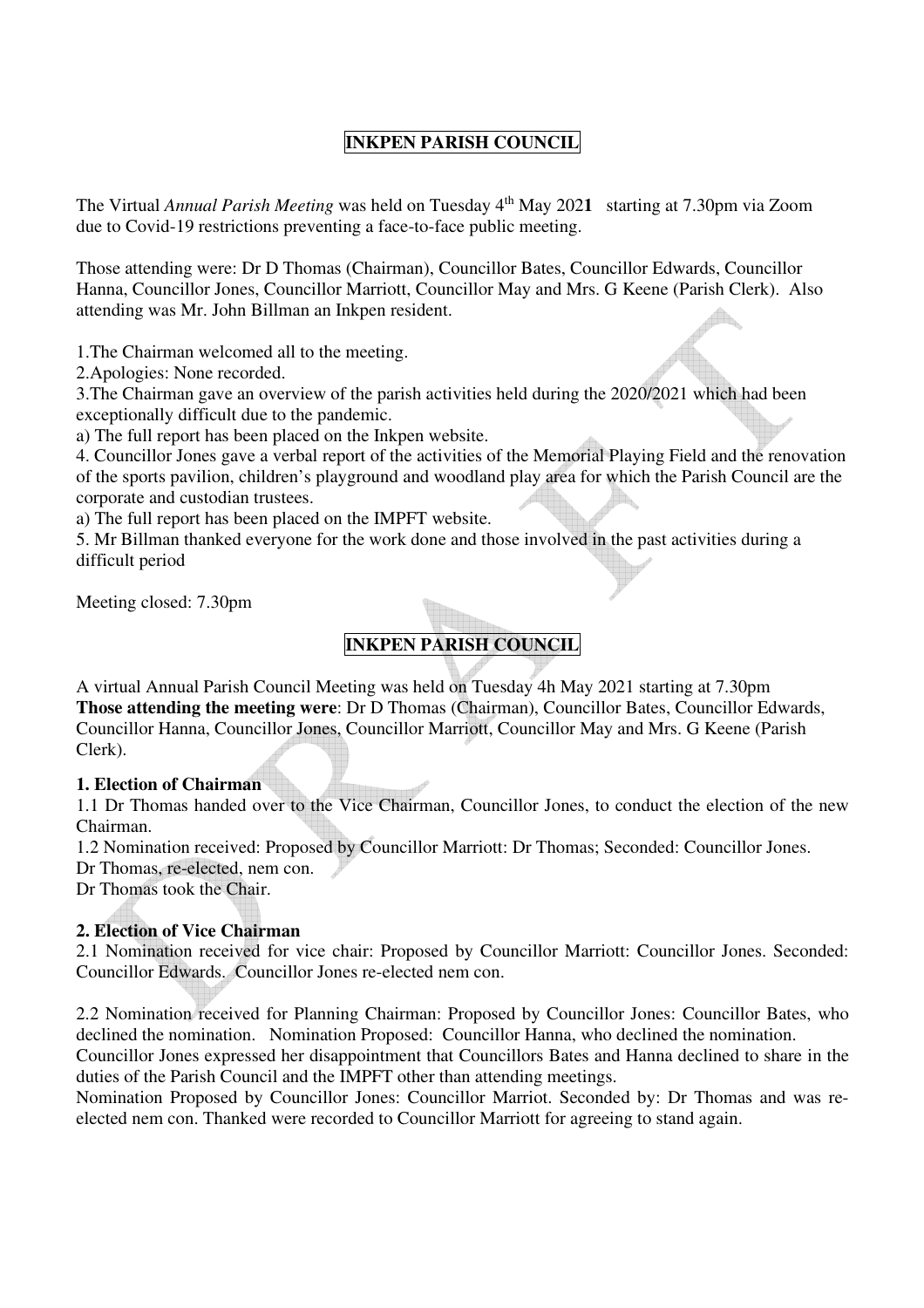2.3 Nomination for Vice Chairman of Planning: Proposed by Dr Thomas: Councillor May; Seconded by Councillor Jones. Councillor May was re-elected nem con. Thanks were recorded for agreeing to stand for re-election.

**3. Apologies:** None – all Councillors were present.

## **4. Declaration of Interest:**

4.1 Councillors are the Corporate and Custodian Trustees of the Inkpen Memorial Playing Field The following declaration is made on all minutes for clarification for residents.

Inkpen Parish Council is the Corporate & Custodian Trustee of the Memorial Playing Field Trust and registered with the Charity Commission as the Corporate and Custodian Trustee. Trust meetings and funds are held separately as required by the Charity Commission and confirmed annually to the External Auditors.

*As confirmed by the Charity Commission:* "The Charity is simply managed and administered by the Council and is not a public sector organisation and not subject to the Freedom of Information Act." All information about the Charity can be viewed on the Charity Commission website.

**5. Minutes of the previous meeting –** the draft minutes of the meeting held on 25<sup>th</sup> January 2021 were approved as a true record and had been displayed on the Parish website. The minutes were signed by the Chairman.

## **6. Matters Arising from the Minutes**

6.1 *The state of the Lower Green triangle*

As reported at the last meeting: the maintenance of wild flowers at the Lower Green triangle – 'the paths and seating area must be easily accessible and kept tidy for use by all'. Councillor Jones reported the area is being maintained by volunteers at Lower Green, Councillor May and Richard Weeks. Noted: the orchids are already showing.

*6.2 Cricket Club Grant – lawn mower - item deferred from the last meeting.* 

The chairman explained that it had been established after the previous meeting that the grass mower had already been purchased by Councillor Hanna for the use at Inkpen Cricket Club; the Club had no formal Bank account and funds were held by a member of the Cricket Club - circa £100.

(The chairman also explained when queried, for the benefit of Councillors, that those grants held in the Parish Council account were 'external grants' to the Parish Council from West Berkshire/Greenham Trust and ringfenced for specific purposes).

It was confirmed again that Inkpen Cricket Club do not have a bank account and the new club Treasurer, David Glitz, is pursuing this with the bank. It was agreed that eligibility and a grant decision would be reviewed at the next meeting.

*For reference: Inkpen Parish Council grant application rules (and application form) are displayed on the Inkpen website: as follows –* 

*Section 137 of the Local Government Act 1972 is a statutory power and must be used for the benefit of inhabitants within the Parish, not an individual, nor can it be made retrospectively. The Parish Council is allowed to make grants available to charitable bodies, groups and organisations which provide a direct public service or benefit for local residents.* 

*Eligibility – applications cannot be considered from individuals. All applications must be accompanied with an up to date set of accounts and the organisations current constitution or rules.* 

**Action:** to review eligibility of a grant at the next Parish Council meeting.

*6.3 Parish Council notice board at the Village Hall*